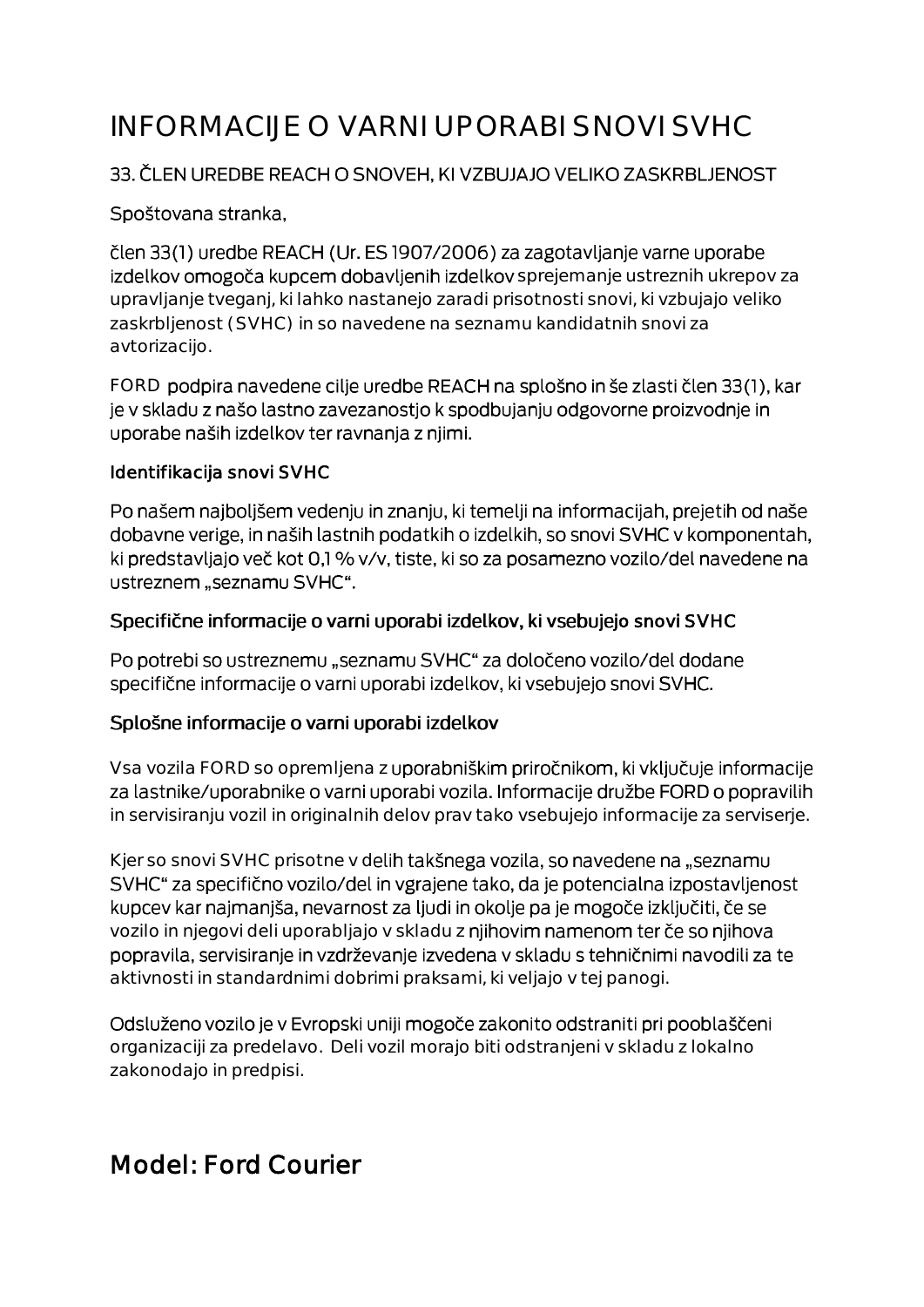## Seznam SVHC na podlagi seznama kandidatnih snovi ECHA, ki velja od 1. januar 2022

# Specifične informacije o varni uporabi izdelkov, ki vsebujejo snovi SVHC

Specifične informacije o varni uporabi niso potrebne - upoštevajte splošne informacije o varni uporabi izdelkov.

| <b>Commodity</b>                                                        | <b>REACH SVHCs</b>                            |
|-------------------------------------------------------------------------|-----------------------------------------------|
| <b>A/C Compressor</b>                                                   | Lead[7439-92-1]                               |
| A/C Lines, Receiver Drier and                                           | Lead[7439-92-1]                               |
| <b>Accumulator</b>                                                      |                                               |
| <b>ABS/ESC Module</b>                                                   | Imidazolidine-2-thione[96-45-7]               |
|                                                                         | Lead[7439-92-1]                               |
| <b>Accessories</b>                                                      | 1,2-Dimethoxyethane[110-71-4]                 |
|                                                                         | Hexahydromethylphthalic-anhydride[25550-51-0] |
|                                                                         | Lead[7439-92-1]                               |
| <b>Active and Air Suspension</b>                                        | Lead[7439-92-1]                               |
| Air Bag Module- Pass Side                                               | Refractory ceramic fibres[142844-00-6]        |
| <b>AIS - Air Cleaner and Low Pressure</b><br><b>Ducts</b>               | Lead[7439-92-1]                               |
| <b>AIS - High Pressure Ducts</b>                                        | Imidazolidine-2-thione[96-45-7]               |
|                                                                         | Lead[7439-92-1]                               |
| <b>Alternator</b>                                                       | 4,4'-Isopropylidenediphenol[80-05-7]          |
|                                                                         | Lead[7439-92-1]                               |
| <b>Antenna</b>                                                          | Lead[7439-92-1]                               |
| <b>Audio and Navigation Head Units</b>                                  | Lead[7439-92-1]                               |
| <b>Battery</b>                                                          | Lead[7439-92-1]                               |
| Body Structure - Decklid/Liftgate (incl<br>Hinge/Supt)                  | Lead[7439-92-1]                               |
| <b>Body Structure - Floor Pan - Front</b><br><b>Floor and Side Sill</b> | Lead[7439-92-1]                               |
| <b>Brake - Parking</b>                                                  | 2,4-Di-tert-butyl-6-(5-chlorobenzotriazol-2-  |
|                                                                         | yl)phenol[3864-99-1]                          |
|                                                                         | Lead[7439-92-1]                               |
| <b>Brake Tubes and Hoses</b>                                            | Lead[7439-92-1]                               |
| <b>Brakes - Caliper &amp; Anchor Brkt Assy</b><br>(Front, Rear)         | Lead[7439-92-1]                               |
| <b>Brakes - Drum (Front/Rear)</b>                                       | Lead[7439-92-1]                               |
| <b>Bulk Materials (PMT100)</b>                                          | 1-Methyl-2-pyrrolidone[872-50-4]              |
| <b>EDS Wiring Assembly &amp; Components</b>                             | Dioctyltin dilaurate[3648-18-8]               |
|                                                                         | Lead[7439-92-1]                               |
| <b>EGR System (Gas/Diesel)</b>                                          | Lead[7439-92-1]                               |
| <b>Electro/Mechanical Devices</b>                                       | Lead[7439-92-1]                               |
| <b>Electro/Mechanical Devices -</b><br><b>Reception</b>                 | Lead[7439-92-1]                               |
| <b>Electronic Modules - Displays</b>                                    | Lead[7439-92-1]                               |
| <b>Electronic Modules - Door Zone</b>                                   | Lead[7439-92-1]                               |
| <b>Electronic Modules - Power Sliding</b><br><b>Door</b>                | Lead[7439-92-1]                               |
| <b>Electronic Modules - SYNC</b>                                        | 2-Methylimidazole[693-98-1]                   |
| <b>Engine Covers and Badges</b>                                         | Lead[7439-92-1]                               |
| <b>Engine Sealing (Including head</b><br>gaskets)                       | Lead[7439-92-1]                               |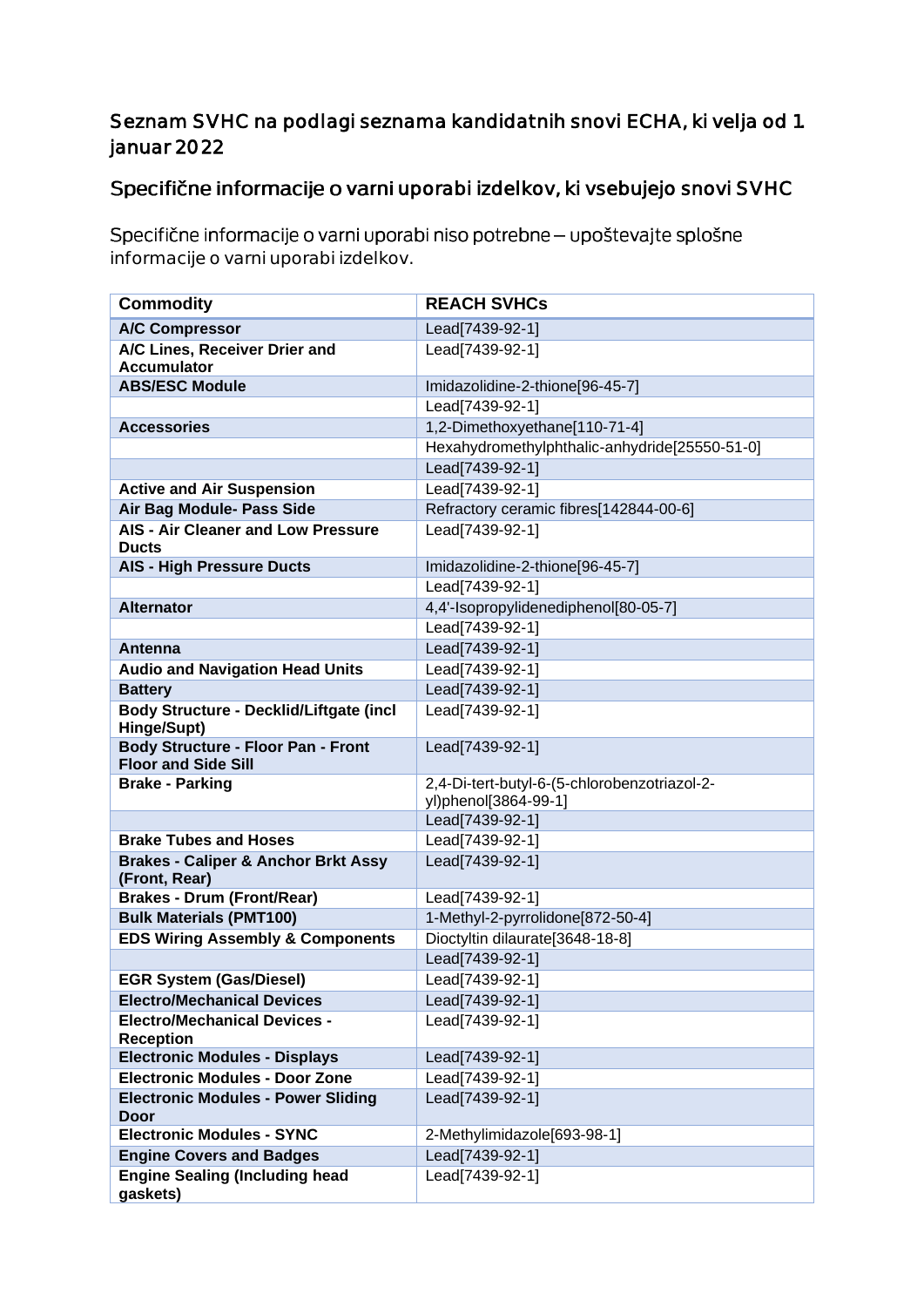| <b>Engine Water Pumps</b>                  | Lead[7439-92-1]                                                                 |
|--------------------------------------------|---------------------------------------------------------------------------------|
| <b>Evaporator and Blower Assemby</b>       | Lead[7439-92-1]                                                                 |
| (HVAC Module)                              |                                                                                 |
| <b>FEAD</b>                                | Lead[7439-92-1]                                                                 |
| <b>Fixed Glass</b>                         | Lead[7439-92-1]                                                                 |
| <b>Front / Rear Door Trim</b>              | C,C'-azodi(formamide)[123-77-3]                                                 |
|                                            | Octamethylcyclotetrasiloxane[556-67-2]                                          |
| <b>Fuel Canister Assembly</b>              | Lead[7439-92-1]                                                                 |
| <b>Fuel Filler Pipes</b>                   | Imidazolidine-2-thione[96-45-7]                                                 |
| <b>Fuel Injection</b>                      | Imidazolidine-2-thione[96-45-7]                                                 |
| <b>Fuel Lines</b>                          | Lead[7439-92-1]                                                                 |
| <b>Fuel Tanks</b>                          | Lead[7439-92-1]                                                                 |
| <b>GOR and Radiator Support</b>            | Lead[7439-92-1]                                                                 |
| <b>Headlamp / Side Marker</b>              | Lead[7439-92-1]                                                                 |
| I/S Mirror                                 | Lead[7439-92-1]                                                                 |
| <b>Instrument Cluster</b>                  | Lead[7439-92-1]                                                                 |
| <b>Interior Lighting</b>                   | Lead[7439-92-1]                                                                 |
| <b>IP Finish Panels/Registers</b>          | Boric acid[10043-35-3]                                                          |
| <b>IP Substrate and Ducts</b>              | 6,6'-Di-tert-butyl-2,2'-methylenedi-p-cresol[119-47-1]                          |
| Latches - Hood, Decklid and Liftgate       | Lead[7439-92-1]                                                                 |
| <b>Latches</b>                             |                                                                                 |
| Latches - Side Door/Latch Mini Module      | Lead[7439-92-1]                                                                 |
| <b>Locks</b>                               | Hexahydromethylphthalic-anhydride[25550-51-0]                                   |
|                                            | Lead[7439-92-1]                                                                 |
| <b>Park Assist</b>                         | Lead[7439-92-1]                                                                 |
| <b>Powertrain Control Module (PCM/EEC/</b> | Lead[7439-92-1]                                                                 |
| ECM)                                       |                                                                                 |
| <b>PT Mounts</b>                           | Lead[7439-92-1]                                                                 |
| <b>PT Sensors</b>                          | Lead[7439-92-1]                                                                 |
|                                            | Octamethylcyclotetrasiloxane[556-67-2]                                          |
| <b>Rain and Daylight Sensor</b>            | 1,3,5-Tris(oxiranylmethyl)-1,3,5-triazine-<br>2,4,6(1H,3H,5H)-trione[2451-62-9] |
| <b>Restraint Electronics</b>               | Lead[7439-92-1]                                                                 |
| <b>Sealing - Door Dynamic Seals</b>        | 2,4-Di-tert-butyl-6-(5-chlorobenzotriazol-2-                                    |
|                                            | yl)phenol[3864-99-1]                                                            |
| <b>Seat Belts (Front and Rear)</b>         | Lead[7439-92-1]                                                                 |
| Seats - JIT                                | Decamethylcyclopentasiloxane[541-02-6]                                          |
|                                            | Lead[7439-92-1]                                                                 |
| <b>Shock Absorbers</b>                     | Lead[7439-92-1]                                                                 |
| Side Air Bag (SAB) and Curtain Air Bag     | Lead[7439-92-1]                                                                 |
| (CAB)                                      |                                                                                 |
| <b>Spare Wheel Winch</b>                   | Lead[7439-92-1]                                                                 |
| <b>Speakers / Tweeters</b>                 | Imidazolidine-2-thione[96-45-7]                                                 |
| Stabilizer Bar (Front, Rear --             | 2-Methylimidazole[693-98-1]                                                     |
| Solid/Tubular)                             |                                                                                 |
| <b>Steering Column</b>                     | Lead[7439-92-1]                                                                 |
| <b>Steering Gear and Linkage</b>           | Lead[7439-92-1]                                                                 |
| <b>Steering Wheel, Drive Air Bag</b>       | Alkanes, C14-17, chloro[85535-85-9]                                             |
| <b>Suspension Link Components</b>          | Lead[7439-92-1]                                                                 |
| Switches - Headlamp. Window & Door         | 4,4'-Isopropylidenediphenol[80-05-7]                                            |
|                                            | Lead[7439-92-1]                                                                 |
| <b>Switches - Steering Column</b>          | Lead[7439-92-1]                                                                 |
| <b>Temperature Sensors - Climate</b>       | 1,3,5-Tris(oxiranylmethyl)-1,3,5-triazine-                                      |
| <b>Tires</b>                               | 2,4,6(1H,3H,5H)-trione[2451-62-9]<br>Lead[7439-92-1]                            |
|                                            |                                                                                 |